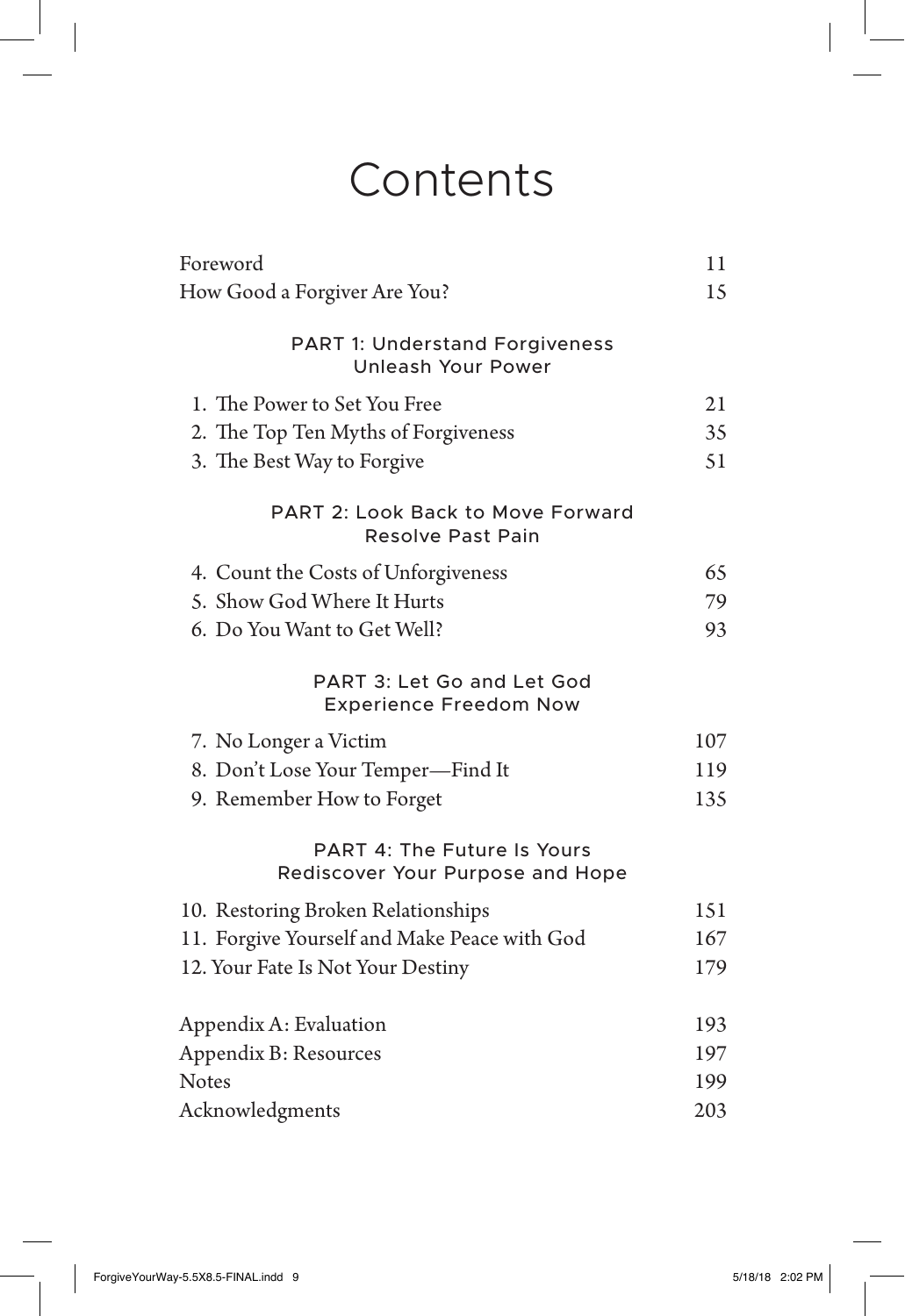# The Power to Set You Free

*"To forgive is to set a prisoner free and discover that the prisoner was you."*

Lewis B. Smedes

orgiveness is one of those rare subjects that affects every person, every relationship, every marriage, every family, every one of us.

Whenever I teach on forgiveness to any size crowd, I often start by asking two simple questions:

- 1. Have you ever been hurt by someone you needed to forgive?
- 2. Have you ever hurt someone and needed to seek their forgiveness?

If you answered yes to either of those questions, this book is for you.

When I refer to forgiveness, it's not so much about forgiving the rude person who took your place in line at the store, the guy who cut you off on the freeway, or the inconsiderate couple who talked too loud at the theater while you were trying to watch a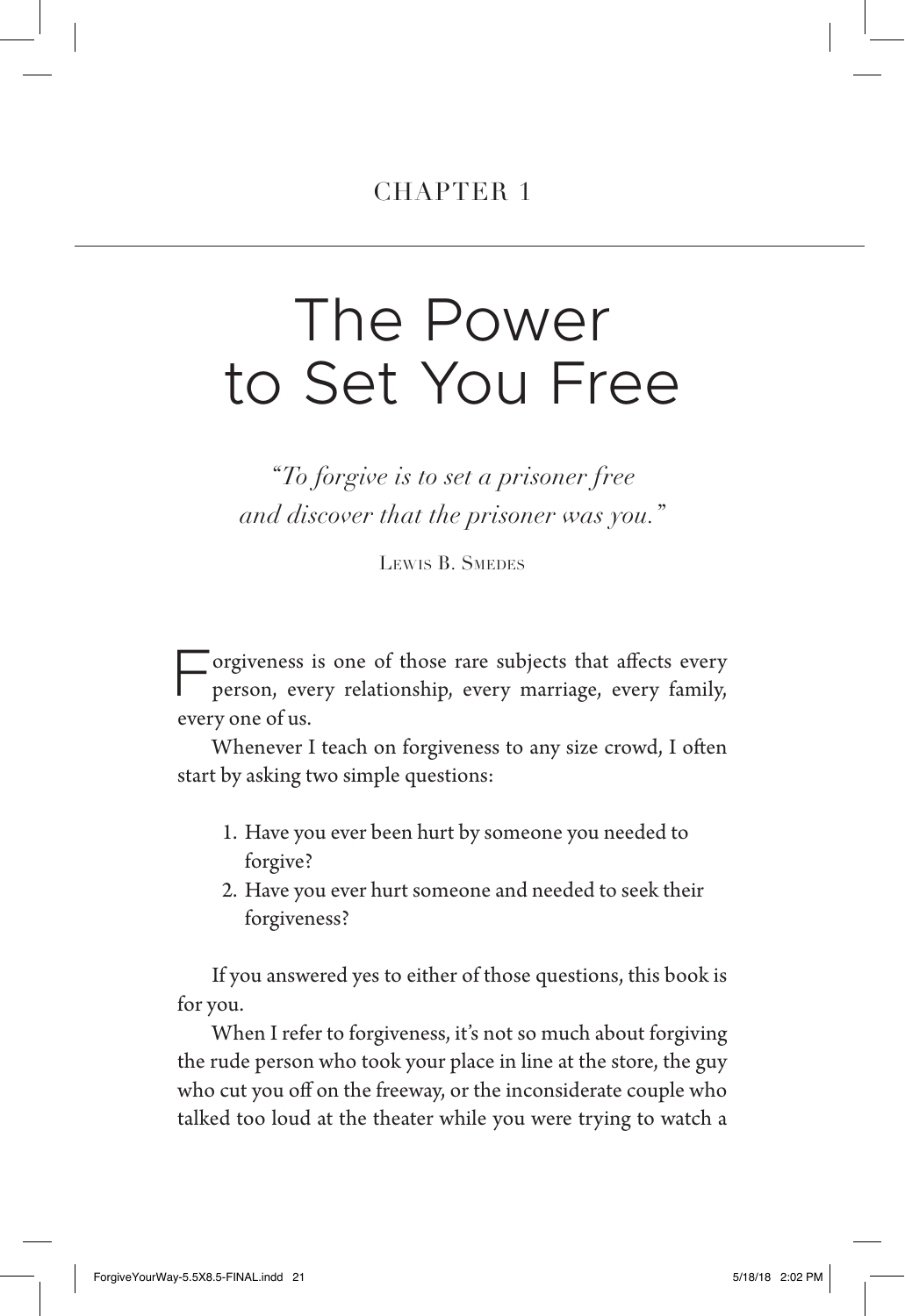movie. That's more about extending common grace that we all need, because let's be honest, sometimes that person is us.

But all of us have experienced some level of offense or personal violation that requires more than just common grace. Often these painful experiences are so personal, so hurtful, and so grievous that they tattoo themselves on our hearts and leave indelible scars on our souls. If left unresolved, they ingrain themselves into every fabric of our lives and affect the way we think, how we feel, what we choose to believe as true, and ultimately how we live every day.

Unfortunately this often leads to more sorrow than was perpetrated on us when the offense first occurred. It impacts our quality of life, how we feel about ourselves, our choices, our work, our relationships, our marriage, our children, our family, and future generations. So much of the misery we needlessly carry offers nothing but dysfunction and heartache. And no amount of denial or avoidance can heal our hearts or give us the freedom we desire.

The antidote is forgiveness. To experience life to its fullest, extending and receiving forgiveness must be an ongoing practice for our spiritual, emotional, mental, and physical well-being. Since none of us is perfect, simply put, there is nothing we need *more than forgiveness.* 

How do I know this is true?

Though I've done an enormous amount of study on the subject, most of what I know about forgiveness is not based on abstract theories or lessons I've learned in a classroom. Since 1976 I have been involved in full-time Christian ministry, and during that time I have seen the miraculous transformation that happens when people forgive. I have also seen the terrible devastation when people refuse to forgive. But my passion for helping people forgive their way to freedom has been most shaped by my own experiences.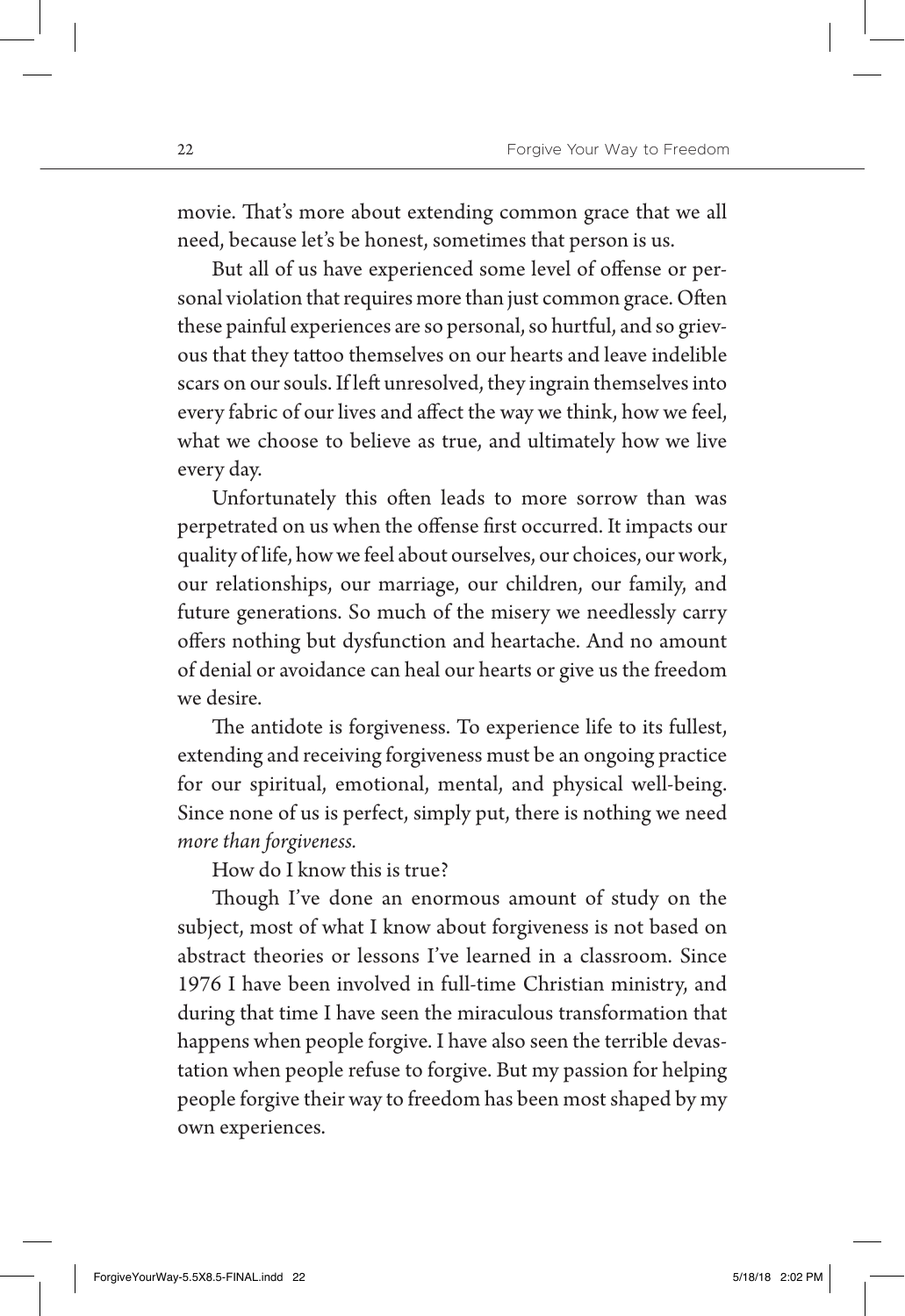#### **A Deep Wound Healed**

One afternoon in the early spring of 2002, I received a phone call from my oldest sister, Sue. She was calling to tell me our dad was dying. He had been fighting cancer for the past year, and it now appeared his days were numbered. At the time, I was living in Los Angeles, almost two thousand miles away from St. Louis, where my dad lived. She wanted to know if I would make the trip back home for Dad's funeral.

After a short pause I calmly replied, "What would be the point?"

There was no bitterness or anger coloring my response, just indifference. I didn't have a relationship with my dad, and we hadn't spoken for more than a decade. I was just thirteen when he and my mother divorced, after nearly twenty-five years of a difficult marriage. While his departure from our home was sad, it also brought relief from the constant rage and tension that had become unbearable. Our home was already broken; this just made it official.

I had tried to give my dad a lot of grace over the years and believed he was doing the best he knew how. Raising eleven children—I was number seven—on a maintenance man's salary in a twelve-hundred-square-foot house would test the soul of any man. I'm sure many of the mistakes he made in raising his children were modeled for him by his own father, whom I never knew but of whom I heard tales that he was given to fits of rage, abuse, and violence, and likely went back several generations. However, I also believe that each of us can choose whether to break away from our painful pasts or to continue the cycle of abuse, rejection, and abandonment. As for Dad, let me just say he did not choose well.

My relationship with my dad was shaped almost entirely by fear. When he wasn't angry, he made it clear he had little interest in our daily lives. As a child, I reasoned that my siblings and I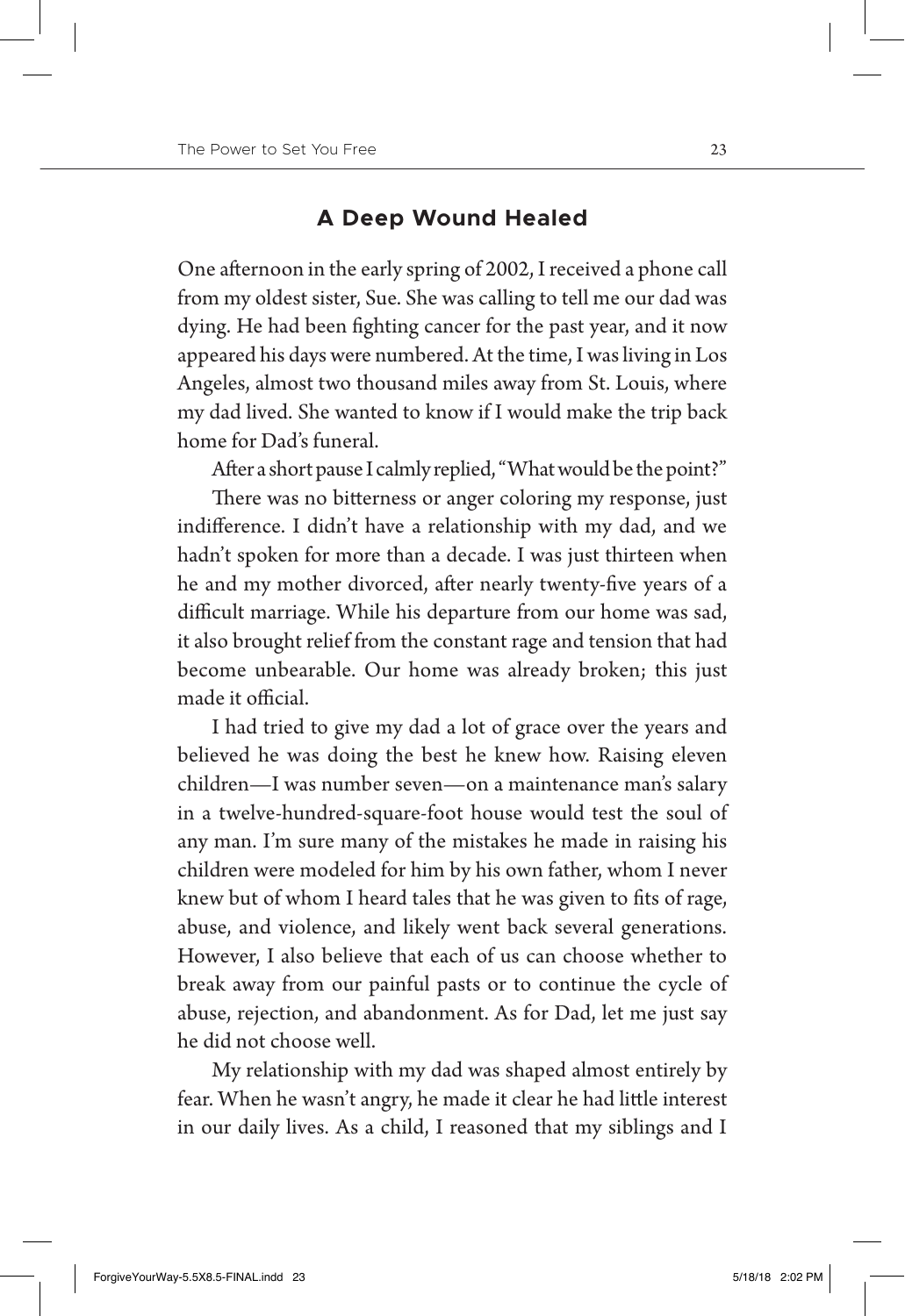must be really bad kids to have a dad so angry, disappointed, and disengaged.

The one anomaly was when he took me to a St. Louis Cardinals game with some free tickets he got from work. During

*Ten years had passed since then, and he was about to die. And I didn't care.*

the bus ride, he told me stories of his service as a medic in training during World War II, which I had never heard before. And as we crossed the busy street, he actually held my hand, the one and only time he ever did. All the sights, sounds, and smells of this experience—even the taste of the soda pop—are still etched in

my mind. For one memorable evening, I got to experience what normal felt like with my dad.

I played football throughout high school, but my dad never saw a game. At one game, I scored the winning touchdown as the clock ran out, and as all the other players' fathers were cheering for me, I wished my own dad had been there to see it. He didn't come to my high school graduation, and on my wedding day, he called to say he had to work and wouldn't make it. As I began raising my own family, I drifted from my father completely.

I experienced occasional reminders of this loss, especially when I saw a father and son close together. Men's spiritual retreats or large rallies were always tough for me since it seemed speaker after speaker raved about the godly heritage of their saintly fathers. Sometimes I resented this. *That's nice for you*, I thought, *but what about the rest of us?* I knew lots of men like me must struggle in life in large part because of their dysfunctional dads.

Choosing a card for Father's Day was an annual challenge. Usually I found a blank card and wrote a personal note. However, one Father's Day I decided to go all out. I created and framed a small poster entitled, "Seven Treasures I Learned from My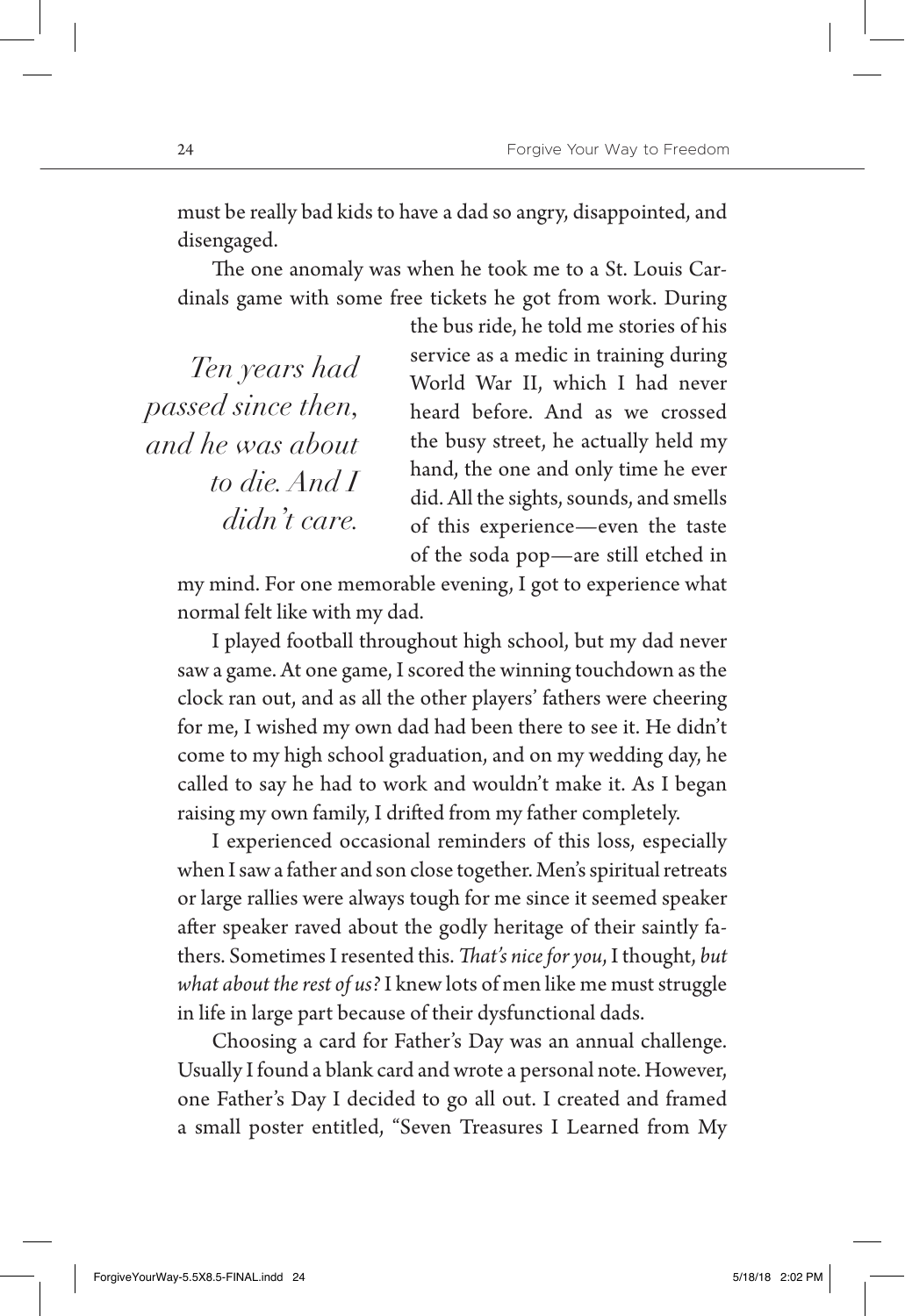Father," which highlighted qualities such as honesty, integrity, strong work ethic, morality, and other important lessons. I sent it to my dad, but never heard back from him. I wasn't even sure if he got it. That was the last time I tried reaching out to him.

Ten years had passed since then, and he was about to die. And I didn't care.

I still held deep pain in my heart that hadn't healed, but I was prepared to manage with the tough scabs that had grown over my wounds. As much as I would have loved to reconcile with my dad, it seemed impossible. The last thing I wanted was to reopen those wounds by going to see him before he died, only to have it turn out badly. Besides, I couldn't imagine what I would say in my final words to him. "I love you"? "Thanks for being my dad"? Everything I could say seemed disingenuous.

I decided to let him die without talking to him, and I was okay with that. But over the next few days, God convicted me that I was making the wrong choice. As this conviction grew, I told God I would see my dad on three conditions. I believed these things were impossible, so I felt confident I'd be off the hook.

First, I wanted my grown son, Jamie, to accompany me. Since he lived four hours away from his grandfather and barely knew him, I assumed he would have no interest in making the trip.

Second, I told God I wanted to look my dad in the eye and tell him I forgave him. However, I was sure this would make my dad defensive, and our final meeting would not go well.

Third, I wanted my father to look me in the eye and tell me he loved me. Since he had never done this, I had no expectation that he would do it on his deathbed.

I felt safe making this bargain with God, so I asked my son if he wanted to go with me. I was certain he'd decline, and then I wouldn't have to go. My heart sank when he jumped at the chance. I was moving toward the point of no return, and a little more than a month later I flew to St. Louis.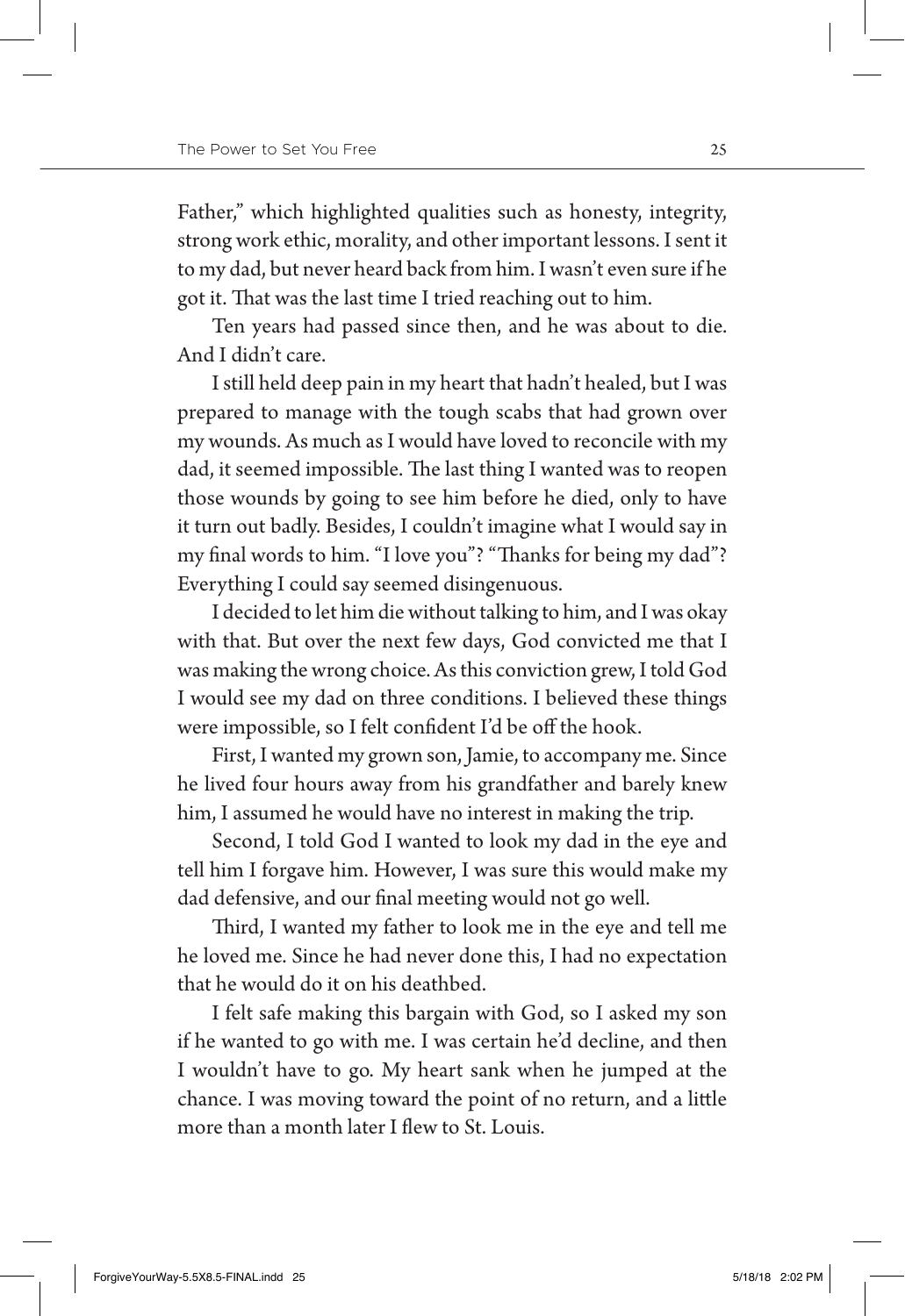The night before my visit, I decided to call my dad to let him know I wanted to see him. This call would break more than ten years of silence, and I found myself wondering how he would respond. Would he take my call? Would he agree to a visit? What would I say to him?

"Hello?" His voice sounded weak.

"Hi, Dad. This is Gilbert." (I'm still Gilbert when I'm in trouble or when I visit home.)

"Yeah."

His cool reception threw me off, but I continued. "Well, Dad, I'm in Missouri, and Jamie and I would like to come and see you tomorrow. Would that be okay?"

"Sure, if you want to come."

"Yes, we'd like to come. When can we see you?"

"I have to go to therapy at eleven thirty. Why don't you come at ten thirty?"

I was taken aback by his suggestion. One hour? I hadn't seen him in more than ten years, and he was suggesting that we visit for just an hour? "How about if we come at ten o'clock to give us a little more time to visit?" I said, fighting back my disappointment.

"Well, that's up to you."

"Okay, we'll see you tomorrow morning at ten."

"Okay then, see you tomorrow."

I hung up, feeling hurt and let down by my dad's reaction. "I knew this would happen," I told God angrily. "I knew if I opened my heart and took this chance, I would be disappointed. Why would I want to go see him if he doesn't care to see me? It's such a waste!" My anger soon turned to self-pity, and a flood of tears escaped from me. "Why is it so hard for my father to love me?"

In the darkness of my room as the tears and pain flowed out of me, God drew near to comfort me, and I thought of an unmistakable truth from Psalm 27:10: "Though my father and mother forsake me, the LORD will receive me." God sweetly reminded me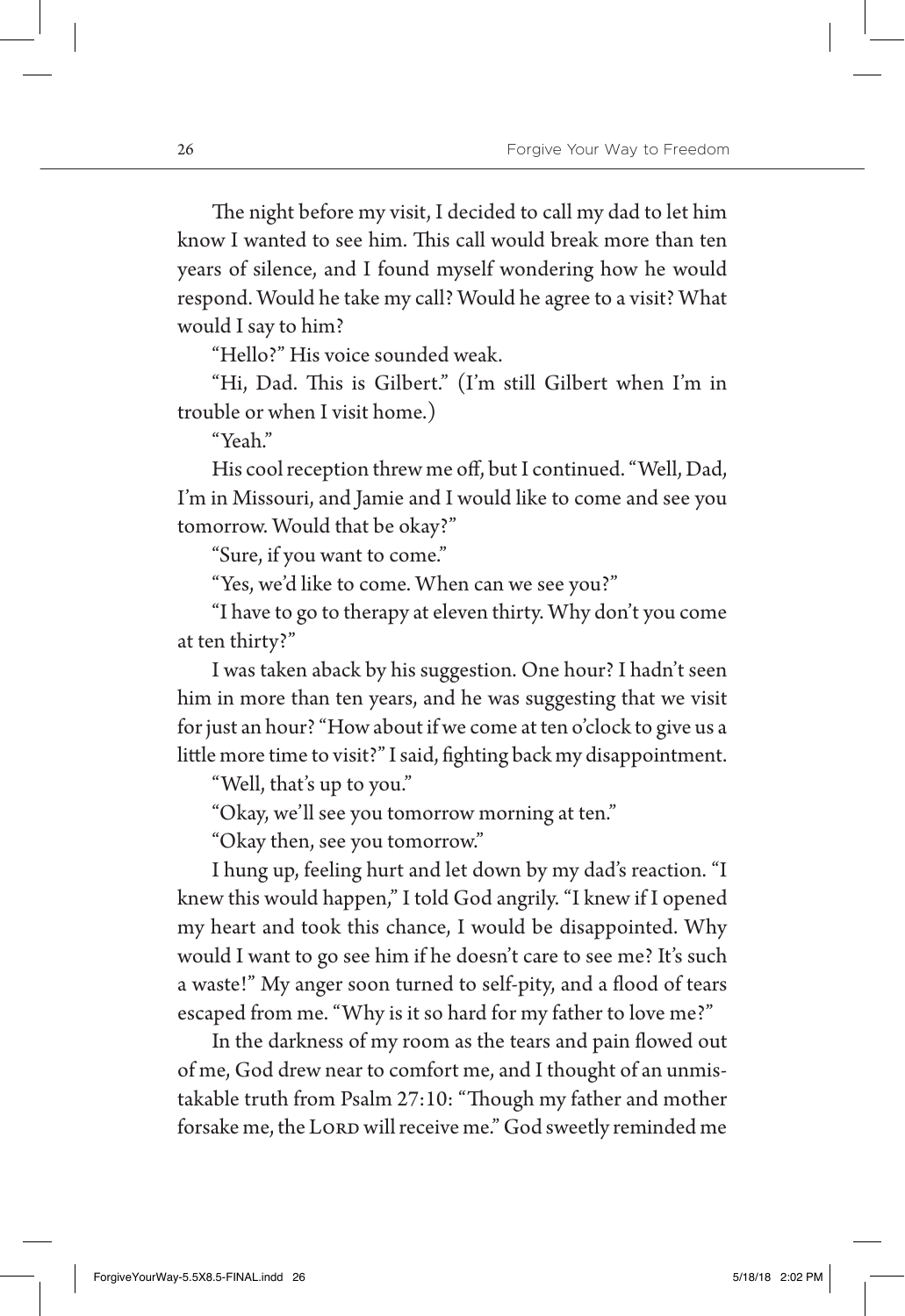that He is my Father and that He loves me with all His being. My anger and fear were soon replaced with an incredible peace, and I fell into the deepest sleep I'd had in a long time.

Early the next morning, Jamie arrived and we headed to see my dad. I felt thankful to have my son with me, but still my heart was pounding. Before we entered the facility, I called my wife, Patricia, and asked her to pray for me.

It was time to see Dad for our last meeting. As we approached the front door, my son put his hand on my shoulder and asked if I was okay.

"No, I'm not okay," I told him. "I'm terrified because I don't know how this is all going to play out. But I want you to know something, Son. There's no one in the world I'd rather have going in there with me than you." With that, we walked arm-in-arm through the door.

My dad's roommate greeted us. He smiled a big toothless grin and said, "You must be Gilbert!" Then he gestured toward a wheelchair and like a game show host, announced, "*Heeeeere's*  your dad!"

And there he was. The only man I have ever feared was frail, sitting in a wheelchair. My father certainly didn't look scary now. He was weak, helpless, and too thin. He was so different from the big, strong man with the booming voice I had remembered as a child. I dutifully walked over and gave him a hug, as did Jamie. We then wheeled him into a crowded reception room where we sat and engaged in small talk.

Our conversation was slow and awkward at first. I wondered how we would transition to the kind of serious talk I wanted to have as I realized our visiting time was going by quickly. Since we obviously couldn't have a meaningful exchange in this crowded area, I asked my dad if we could go back to his room.

As we got settled in his room, I took the time to look around. All that was left of his life were some old clothes, a few pairs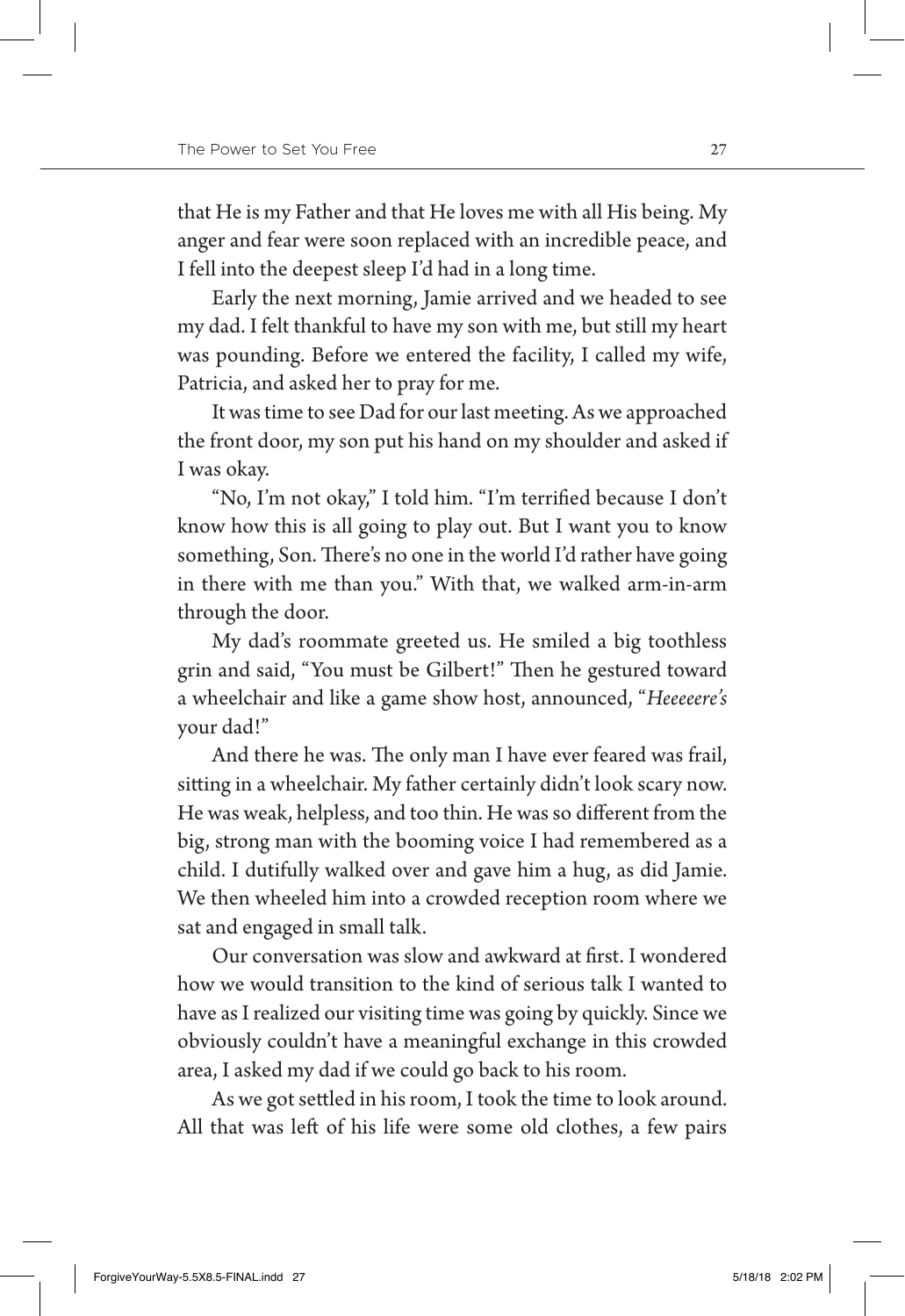of shoes, and some Southern Gospel CDs. On the wall, to the right of his bed, hung his most prized possessions: a photo of his daughters and one of his sons. Then my eyes landed on something familiar. Next to the pictures hung an old framed poster that read "Seven Treasures I Learned from My Father."

I felt conflicted. I was glad he had not only received the poster I made for him, but obviously he cherished it. But I also felt sad and confused. *Why didn't he ever tell me he got it?* I wondered. *Why am I just now discovering how much it meant to him, as he's about to die?* 

Jamie sat on the bed while I pulled up a chair in front of my dad's wheelchair. To my surprise, Dad appeared to cower as I stood over him. I was now the big man. I was the one in control. He must have dreaded whatever he thought was coming, misinterpreting my strong look of resolve. But when I sat down, tears began to flow down my cheeks.

I took his big hands, which had been instruments of remarkable genius and devastating pain, and kissed them gently. I placed his hands on my face so he could feel my tears. After a few moments of silence, I took a deep breath and said, "After today I'm never going to see you again."

He paused at the weight of that statement, then said, "If what the doctors are telling me is true, then yes, this will be our last visit."

Unsure where to start, I finally asked, "Dad, what do you think of me?"

Another pause. "Well . . . I think highly of all my children. There's Sue, Virginia, Jim—"

"No, I didn't ask what you thought of all your children. I want to know what you think of me, Gilbert."

Again he paused. "Uh . . . I know you're a hard worker. And I know you've been in the ministry a long time." He smiled as if he hoped he had passed the test and this would be enough to satisfy me.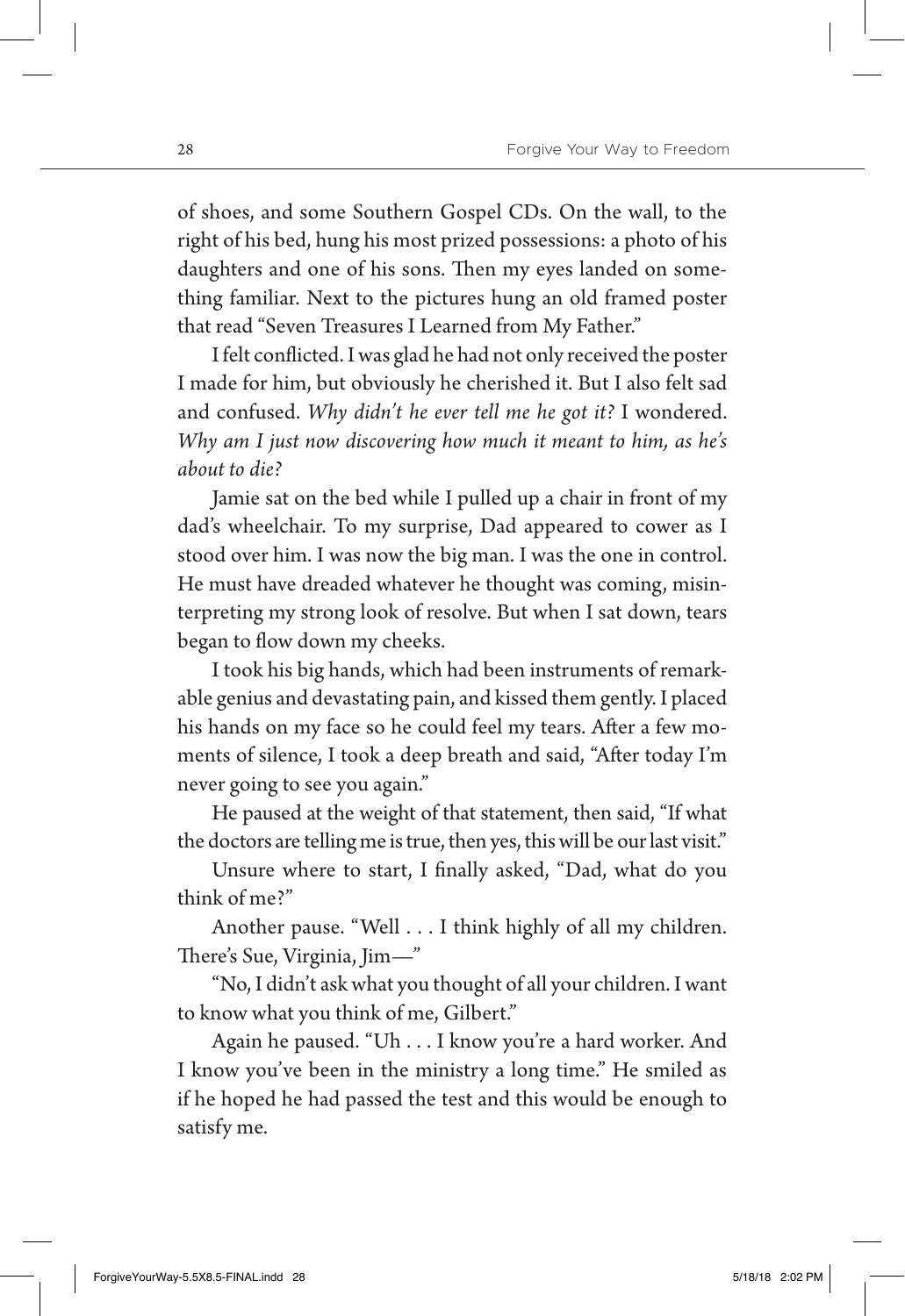"I didn't ask you about what I've done. I want to know what you think of me."

His face tightened, as though he was stumped, and he sat back in his wheelchair without responding.

I swallowed hard and prayed for boldness. "Dad, last week I turned forty-five years old, and I've never once heard you say you love me."

He looked down as I let him digest that statement. He cleared his throat and said, "You know, my dad never told me he loved me. In fact, it wasn't until the last

week of her life that my mother said she loved me."

Once again I felt conflicted. How terribly sad that my father would go through life without *I looked him in the eyes and said simply, "I forgive you, Dad."*

hearing his parents say they loved him. I felt genuine compassion, yet I also felt resentment. *Because you didn't get it, I don't get it either?* I thought. *Not getting it is no excuse for not giving it.* But I kept these thoughts to myself and instead said, "Dad, because I never heard you say you love me, I have struggled so much in my life. I concluded I was not loveable."

He leaned forward slightly and groaned. I knew this was painful for both of us. He put his frail hands on my cheeks and wiped away my tears, but I still had more to say.

"I've had many people say kind things about me throughout my life, but no one's approval means more to me than yours." This was the most honest and transparent I had ever been with my dad.

He looked down at his lap, as though moved by what I had just said. "Son, I realize I have failed you as a father. Looking back, I wish I had done things differently—"

That was all I needed to hear. I interrupted him again, gently this time, and said something I had thought would be impossible, words I had waited forty-five years to say. I looked him in the eyes and said simply, "I forgive you, Dad."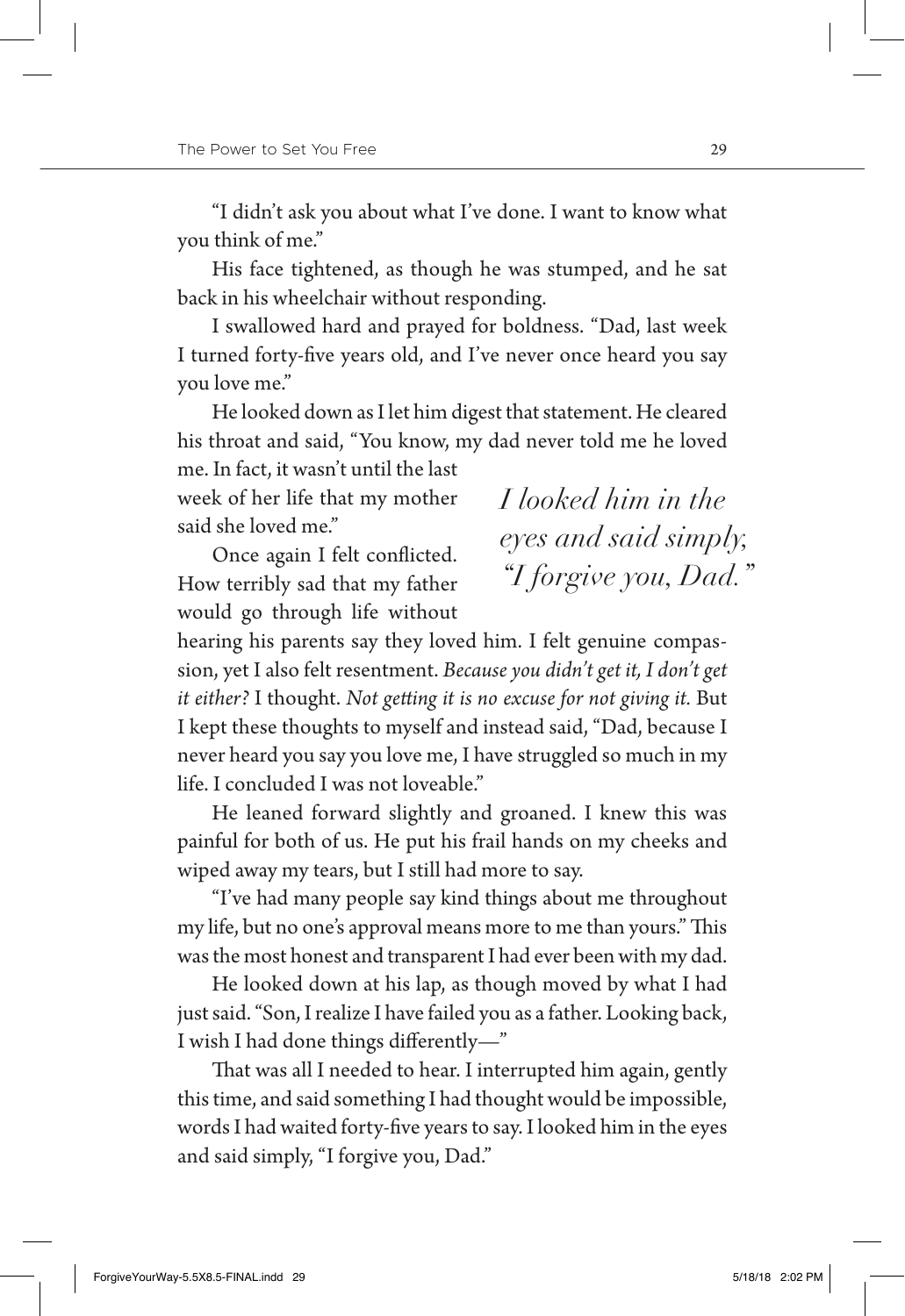And I felt free. Truly free for the first time.

My dad wasn't defensive. He wasn't upset. With that simple pronouncement, he was set free too.

Then he looked up, looked me in the eyes, and told me what I had waited forty-five years to hear: "I love you, Son."

We immediately embraced and began to weep. Jamie stood and put his arms around both of us as we all wept together. This scene signified something far more profound than three men hugging and crying. This was the moment a father, son, and grandson together broke a generational curse that had hung over our family for far too long.

I don't remember how long we embraced or what else we said. But there was such a tremendous sense of victory in that room. God had done the impossible—just as He had promised. For me, this would be a watershed event, forever resolving so much inner conflict and pain, and I knew I could now leave my dad in peace.

As we said our final goodbyes, I was struck by the bittersweet sight of my son talking and laughing with his grandpa. Bitter because of all the wasted time and lost opportunities with my dad. But also remarkably sweet because this was one moment we did not let escape. I knew I would always remember this experience.

I held out my hand to him. "Goodbye, Dad."

He took my hand and pulled me close to him so he could look in my face. He gently smiled. "Always remember that I love you."

I kissed him on the head. "I promise, I will never forget."

Outside, I leaned against a fence and cried harder than I had in many years. Jamie came over to me and we held each other in a long embrace.

"Dad, I know you love me."

I didn't expect those words, and I stepped back and put my hands on his shoulders. "Do you, Son? Do you know how much I love you?"

"Of course I do," he said. "I've always known you love me."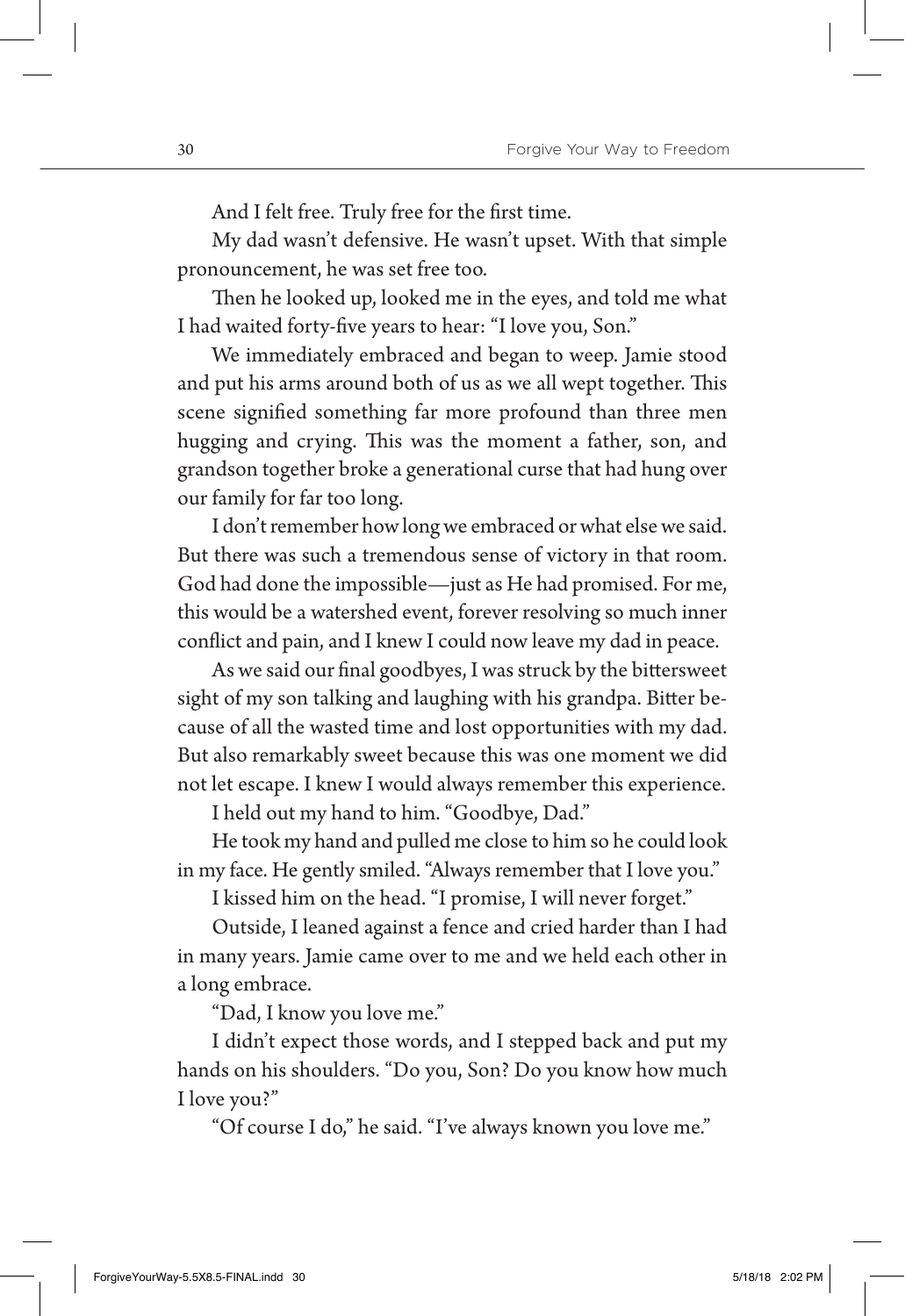"Jamie, you just heard your grandfather say that his dad never told him that he loved him. And probably your great-grandfather's dad made the same mistake. This generational curse ends here and now with you and me! Promise me that when you have your own children, you will tell them over and over how much they are loved."

He promised. What an amazing, healing journey.

My dad succumbed to his cancer shortly after our visit. I have never forgotten his final words to me, and I

*The reason forgiveness has so much power is because when we forgive, we are most like God!*

repeat them constantly to my own grandchildren. How I delight in telling them they are smart, funny, kindhearted, and most of all, loved. I enjoy taking them places and buying them things, but perhaps my greatest gift is in knowing they will never be touched by the scars of their grandfather. That curse was forever lifted, the day I forgave my dad. With God's help, I chose to forgive my way to freedom.

With God's help, you can forgive your way to freedom too.

#### **The Power of Forgiveness**

When the subject of forgiveness comes up, many people become uncomfortable and even defensive because this may represent unfinished business in their lives. They recognize that forgiveness may require opening old wounds or dealing with people they are trying to avoid or forget. Still others have dismissed the possibility of forgiveness entirely and feel justified to remain in their anger, bitterness, and resentment because of the pain that was once inflicted on them.

I want to encourage you to think about forgiveness in an entirely different way. I want you to consider the power it has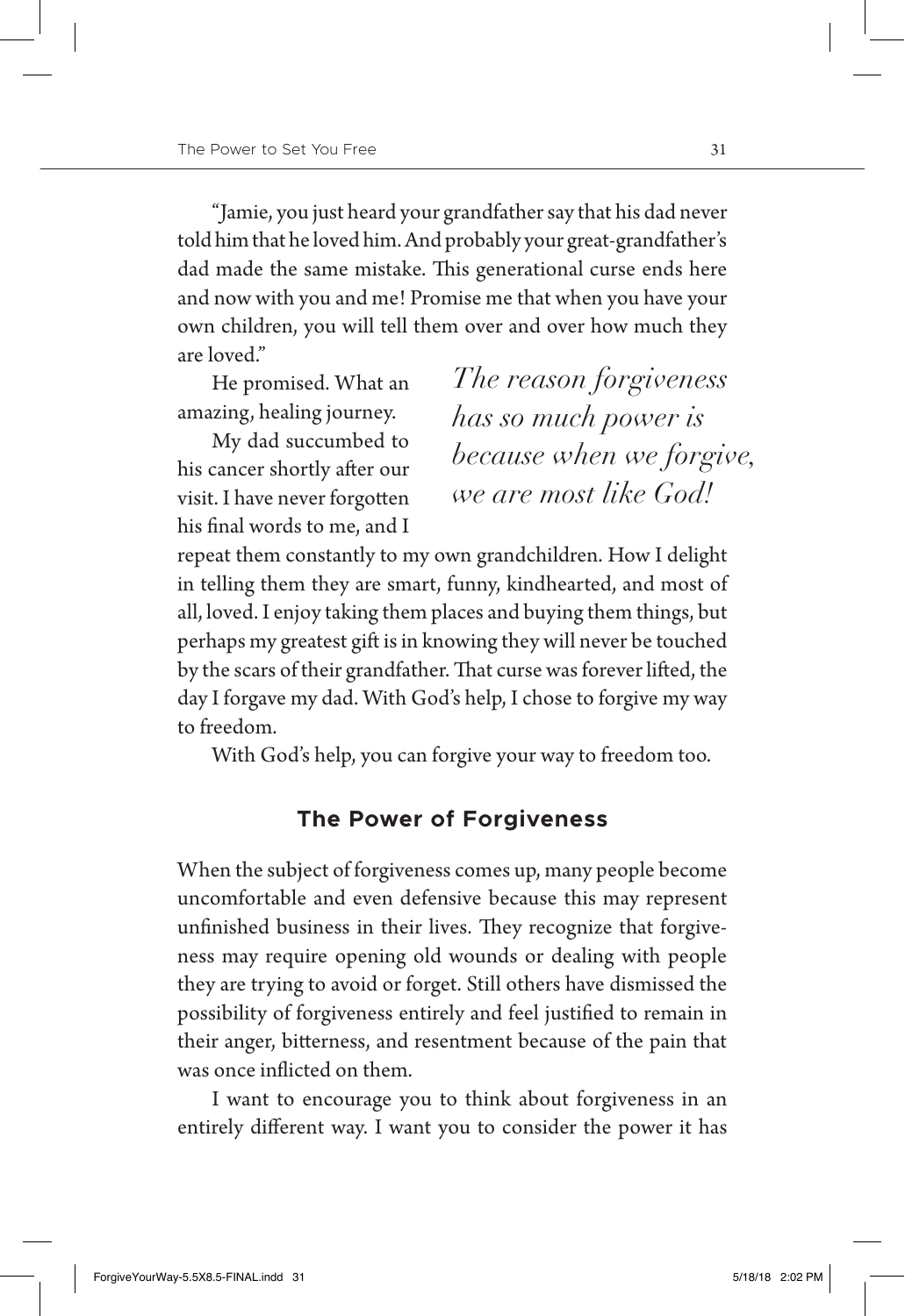to revolutionize your life. You and I have access to enormous power when we forgive. The Bible says that "God is able to do far more than we could ever ask for or imagine. He does everything by his power that is working in us" (Eph. 3:20 nirv). Reflect for a moment on the magnitude and power of forgiveness. Forgiveness

- lets you experience God's presence like never before
- transforms your entire life
- removes obstacles to joy, peace, and freedom
- improves your spiritual, emotional, and physical health
- restores broken relationships
- reconciles bad marriages
- heals hurting families
- unites divided companies or churches
- rebuilds crumbling nations
- changes the whole world

And the reason it has so much power is because when we forgive, we are most like God!

### **Unleash the Power God Has Already Given You**

When Jesus was teaching the disciples about forgiveness, they asked that He increase their faith. He told them, "If you have faith as small as a mustard seed, you can say to this mulberry tree, 'Be uprooted and planted in the sea,' and it will obey you" (Luke 17:6). Everyone has the faith of a tiny mustard seed. Jesus is telling us that we don't need more faith to forgive; we need to use the faith we already have. In the same way, we don't need more of God's power to forgive; we need to unleash the power He has already given to us!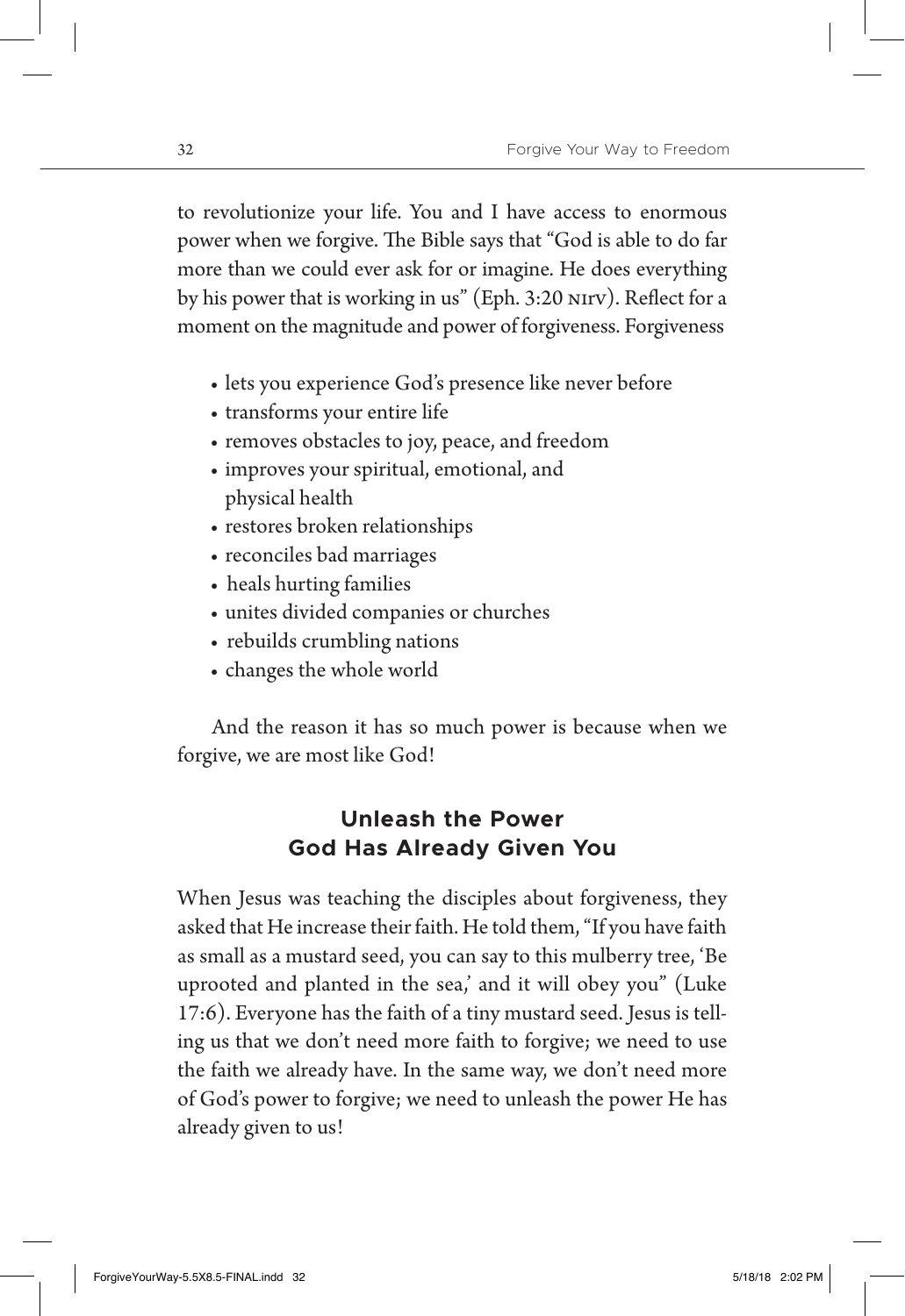Acts 1:8 says, "You will receive *power* when the Holy Spirit comes on you." The apostle Paul wrote in 2 Timothy 1:7, "God has not given us a spirit of fear, but of *power* and of love and of a sound mind" (nkjv). You already have the *power* within you to forgive your way to freedom, and this book will show you how to unleash it.

It is my honor to walk with you step-by-step for a full and complete understanding of forgiveness, to help you resolve your pain of the past once and for all, to have peace now, and to experience the amazing benefits and rewards that are yours as you rediscover your purpose and hope for the future.

Are you ready to forgive your way to freedom?



Forgiveness Prayer

*Dear God, thank You for the amazing gift of forgiveness made possible through Your Son, Jesus. Help me have a complete understanding and appreciation of this issue and to make it a part of my life each day. Give me a soft heart and an open mind to learn how to forgive. Help me as I take these next steps to become more like You by practicing what is closest to Your heart.*

Reflect and Discuss

- 1. How has this chapter caused you to think differently about forgiveness?
- 2. Alexander Pope once said, "To err is human, to forgive, divine." How is forgiveness divine, and how does forgiving make us most like God?